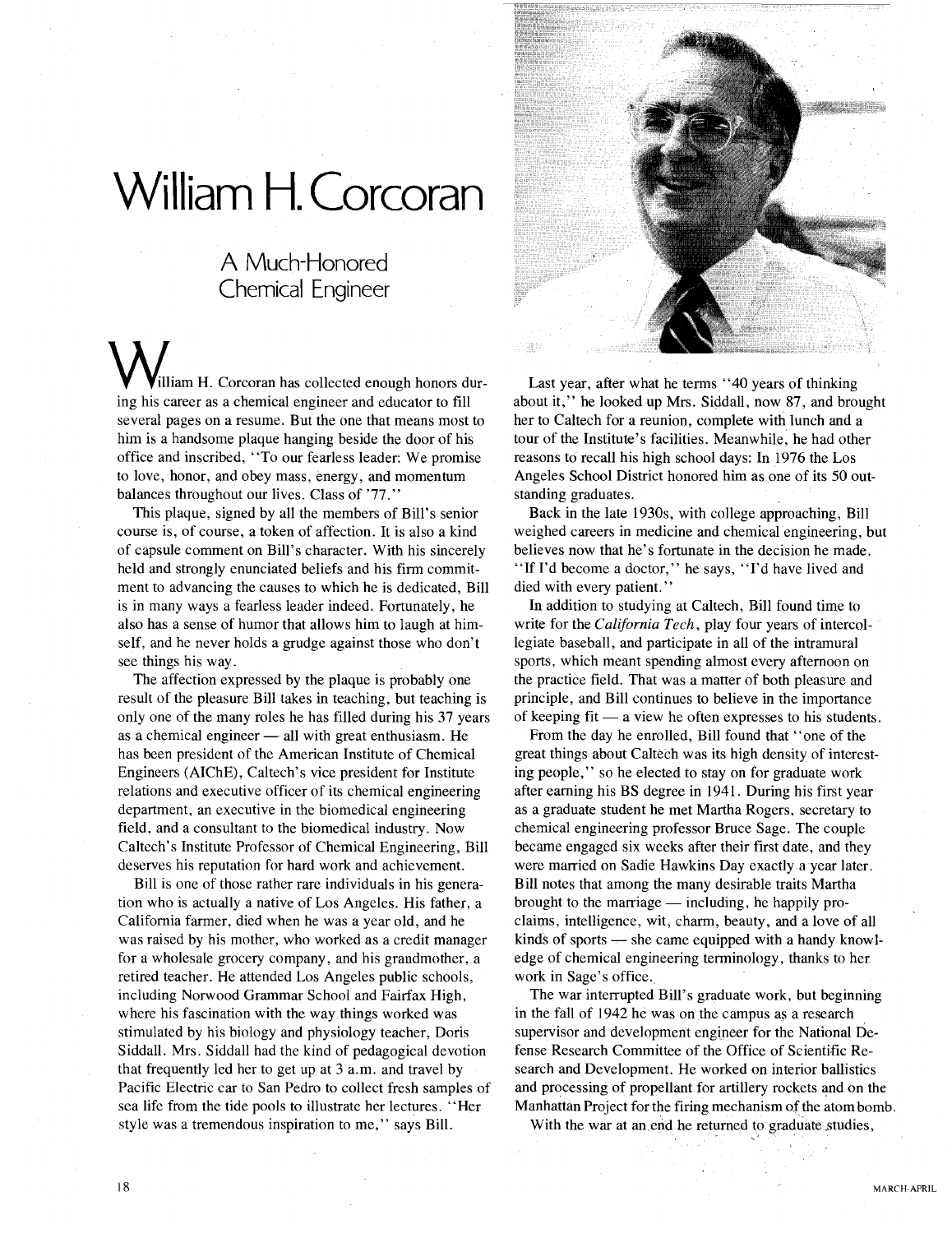completing his work in 1948 as one of the first two people to receive PhDs in chemical engineering from Caltech. He and Martha then left for Berkeley where he had a position as director of technical development for Cutter Labs.

Corcoran loved the atmosphere of industry. "It's creative," he says, "and there's a gratifying immediacy about the work. A chemical engineer in industry can go to the end of the production line and see the results of his efforts. Also, the hours, the pay, the support staff, and the equipment are usually better than at a university. To turn away from this requires a very special reason."

When he was asked to return to Caltech in 1952 as an associate professor, the very special reason prevailed  $-$  he couldn't pass up the opportunity to work with students. He also looked forward to the independence of an academic career. "I relish an opportunity to be myself," he explains. "In the industrial world, if a company has to make a 90-degree turn in direction, then its engineers have to turn 90 degrees with it or get out. At a university you have more freedom to choose your own direction."

The direction Bill chose has combined teaching, research, consulting, and commitment to the evolution of the chemical engineering profession. He has expressed his views and explained the results of his research via coauthorship of two books and more than 85 papers. His willingness to take on responsibility and hard work has led to his becoming, at various points in his career, a recognized leader in a dozen or more professional and educational organizations and committees. His contributions have won him numerous honors including the Lamme Award of the ASEE for excellence in his profession, the Western Electric Fund Award for excellence in teaching, the Founders Award from the AIChE for impact on his profession, and the Educational Achievement Award from the California Society of Professional Engineers. One other honor  $-$  and it ranks at the top with Bill  $-$  is the award from the Associated Students of Caltech for teaching excellence. Just recently he received the Engineer of the Year Award from the Institute for the Advancement of Engineering and was elected to the National Academy of Engineering.

In 1969, in addition to keeping a full load of teaching and research, he became vice president for Institute relations with responsibility for Caltech's development and public relations programs. That was no small commitment because it was a time when universities throughout the country were faced with skyrocketing costs and plunging incomes. Last July, after a decade in the fund-raising trenches, he relinquished that job to become Institute Professor of Chemical Engineering and to be responsible for

examination of Caltech's and JPL's interactions in helping with the United States' energy program.

In his vice presidential role, Bill guided Caltech a long way toward the successful conclusion of a \$130 million development program. A pedagogue all the way, he also did a lot of guiding of his staff on the need for clarity and precision in the use of the English language. "Please clean this up by getting to the point," "Please eliminate 'tangible' as an adjective in describing dollars," and "No selfrespecting grammarian would ever start a sentence with 'it,' " were among his written directives. The staff preserved many of those memos and presented him with a scrapbook full of them when he retired from that position. It's a gift he treasures.

Handling two full-time careers, he also maintained two offices, one in Caltech's executive chambers on the third floor of Millikan and another in the chemical engineering building where he could be more easily accessible to the 30 or more students for whom he is adviser. "Don't ever try to con me by telling me you can't find me," he frequently told them. "I'm available all of the time." He meant it too. His staff soon learned that an appointment with an undergraduate ranked equally in importance with an appointment with a major donor, and that a trustee could be kept waiting if a student was undergoing a genuine personal crisis.

Whenever Bill has to be out of town, he leaves his students a telephone number where he can be reached. Call him collect, he says, if they have a problem that can't wait till he gets back. "Any time, day or night," he declares, adding, "but if you call after midnight, you'd better have a relatively good question."

Bill is known for his willingness to talk with his students about any problem from confusion over transport phenomena to a romance gone sour or how to budget their time. He advised one troubled young man to write down a schedule for how he planned to use his time during the coming week. When it revealed that the student was dating three girl friends, Bill suggested that he go the painful route of cutting down to one. Characteristically, Bill told him that his first priority was to stay healthy; his second was to attend to his studies; and extracurricular activities - even girls - would have to come third if he hoped to be successful at Caltech.

As a teacher, he dispenses prodigious amounts of work and tolerates no nonsense from procrastinators or goofoffs. But he also gives extensions of time when a student has a genuine problem, and he goes out of his way to help them find jobs. He has even served coffee and doughnuts on Friday mornings at an 8 o'clock class. "This isn't a

19